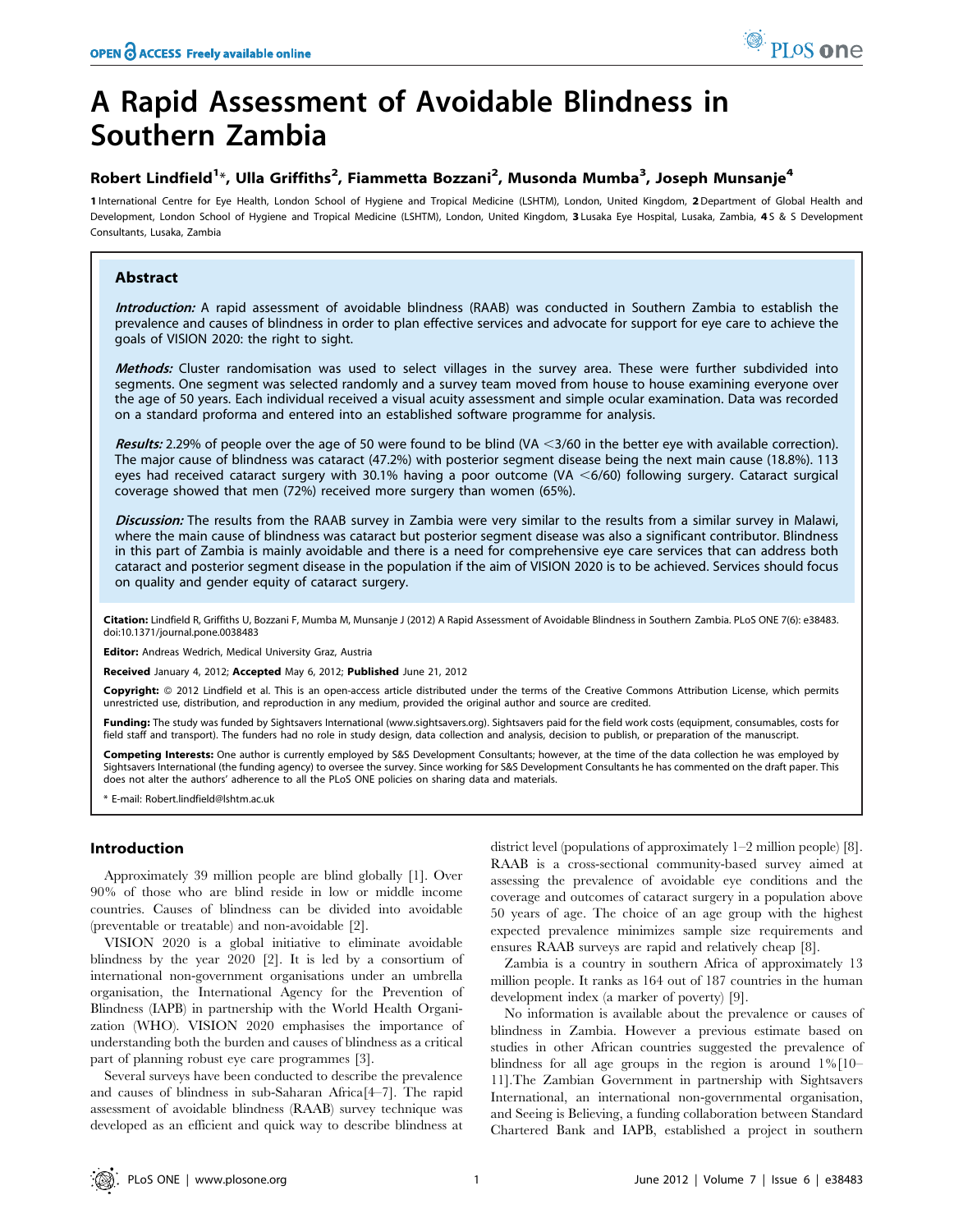Zambia called The Livingstone to Lusaka Comprehensive Urban Eye Care Project that aims to reduce avoidable blindness. As part of this project a RAAB survey was conducted in the project area to establish baseline information about the prevalence and causes of blindness.

# Results

3,629 people were examined (response rate of 94.9%). 60.5% were women. 148 individuals (3.9%) were unavailable, 33 (0.9%) refused and 9 (0.2%) were not capable of taking part in the survey.

The survey took place in 80 clusters in eight districts within two provinces (Southern and Lusaka) in Southern Zambia. Table 1 shows the total population by age and gender of the survey area compared to the sample. The distribution of the population sampled is broadly similar to the population of the survey area.

# Prevalence of Blindness

83 (2.3% 95%CI 1.8–2.8) people were found to be blind (defined as visual acuity worse than 3/60 in the better eye with available correction). 41 (49.4%) were women. Table 2 shows the prevalence of blindness, severe visual impairment (visual acuity worse than 6/60 but equal or better to 3/60 in the better eye with available correction) and visual impairment (visual acuity worse than 6/18 but equal or better to 6/60 in the better eye with available correction) by gender. With best correction the prevalence of blindness decreased to 2.2% (80 people) (95%CI  $1.6-2.8$ ).

# Causes of Blindness and Visual Impairment

Cataract was the main cause of blindness (39.8%) followed by posterior segment disease (34.9%). Overall 65.1% of blindness was avoidable. Table 3 shows the percentage of major causes by degree of visual loss. Causes such as glaucoma, age-related macular degeneration and diabetic retinopathy were grouped into posterior segment causes of visual loss because of diagnostic uncertainty. However, the survey suggested that approximately 47% of posterior segment disease was due to glaucoma.

Cataract was the leading cause of severe visual impairment and visual impairment. The second largest cause of visual impairment was refractive error (29.2%).

# Cataract Surgery

86 people (113 eyes) had received cataract surgery at the time of the survey indicating a cataract surgical coverage of 46% (34% of

|  | <b>Table 1.</b> Age and gender distribution of the sample |
|--|-----------------------------------------------------------|
|  | compared to the total population in the survey area.      |

| Age<br>Group | Male  |       | Female |       | Total |                                                      |  |
|--------------|-------|-------|--------|-------|-------|------------------------------------------------------|--|
|              |       |       |        |       |       | Sample PopulationSample Population Sample Population |  |
| 50-54        | 24.4% | 26.8% | 29.5%  | 30.5% | 27.5% | 28.5%                                                |  |
| 55-59        | 17.4% | 19.7% | 17.4%  | 20.9% | 17.4% | 20.3%                                                |  |
| 60-64        | 16.8% | 17.3% | 16.0%  | 19.8% | 16.3% | 18.5%                                                |  |
| 65-69        | 13.5% | 14.1% | 12.2%  | 13.5% | 12.7% | 13.9%                                                |  |
| 70-74        | 12.1% | 9.8%  | 9.7%   | 8.9%  | 10.7% | 9.4%                                                 |  |
| 75-79        | 6.4%  | 6.1%  | 7.3%   | 0.5%  | 6.9%  | 3.5%                                                 |  |
| $80 -$       | 9.3%  | 6.1%  | 7.9%   | 5.9%  | 8.5%  | 6.0%                                                 |  |

doi:10.1371/journal.pone.0038483.t001

eyes). Of all operated patients, 27 (0.7%) had received bilateral surgery.

26 (0.7%) people were bilaterally blind due to cataract, 148 (4.1%) people had one eye which was blind due to cataract. Table 4 summarises their answers when those who were bilaterally or unilaterally blind from cataract were asked why they had not had cataract surgery. 36.1% reported that they were unaware that any treatment was available for their condition.

# Outcome of Cataract Surgery

Of the 113 eyes that received cataract surgery at any time in the past; all except two had an intraocular lens (IOL) inserted. Figure 1 describes the outcome of surgery. 34 (30.1%) eyes had a presenting visual acuity of worse than 6/60 (termed 'poor outcome'). The proportion decreased to 25.4% in those who had cataract surgery within 5 years of the survey date.

67 (59.2%) eyes had received cataract surgery in the five years preceding the survey. 17 (25.4%) eyes had a poor outcome and 36 (53.7%) had a good outcome, which increased to 40 (59.7%) with best correction.

The main causes of poor outcome after cataract surgery were co-morbidity (such as retinal disease or glaucoma) and complications during surgery.

When asked whether they were satisfied with the results of the surgery by eye, individuals reported they were very satisfied in 71% of surgeries and very unsatisfied in 15% of surgeries.

### Gender

Cataract surgical coverage (the proportion of those who are blind compared to those who have had surgery) suggests that women (65.0% coverage, 31.7% of operated eyes) were less likely to receive surgery than men (72.1% coverage, 40.9% of operated eyes). This is despite the fact that a similar proportion of men and women were blind from cataract.

# Extrapolation to the Survey Area

Assuming a prevalence of 2.29% and a population of 420,000 people over 50 in the survey area, it can be estimated that there were approximately 9600 people over 50 who were blind in the survey area at the time of the survey [12]. Approximately 4500 of these were blind due to cataract.

Based on the most recent WHO estimates, it is expected that  $0.08\%$ of the population under 15 years of age in Southern Province is blind [1]. The corresponding proportion in the age group between 15 and 49 is 0.16%<sup>1</sup> . Thus, approximately 13,300 people in all age groups in Southern Province were blind at the time of the survey, corresponding to an all age prevalence of 0.83%.,with over 70% of cases occurringin people above 50 years of age [12].

# Discussion

This population-based survey established that approximately 2.3% of people in the area running along the railway line between Livingstone and Lusaka were blind. Over 65% of blindness was avoidable with the main cause being cataract, which affected approximately 8400 people over 50. More women than men were examined in the survey but this was a reflection of the population over 50 in the survey area.

The findings were similar to those of other RAAB surveys conducted in sub-saharan Africa where the prevalence of blindness ranged from 1.8% in Rwanda [6] to 3.3% in Malawi [4], a population with similar demographics to that in Zambia. The survey in Malawi reported cataract as the leading cause of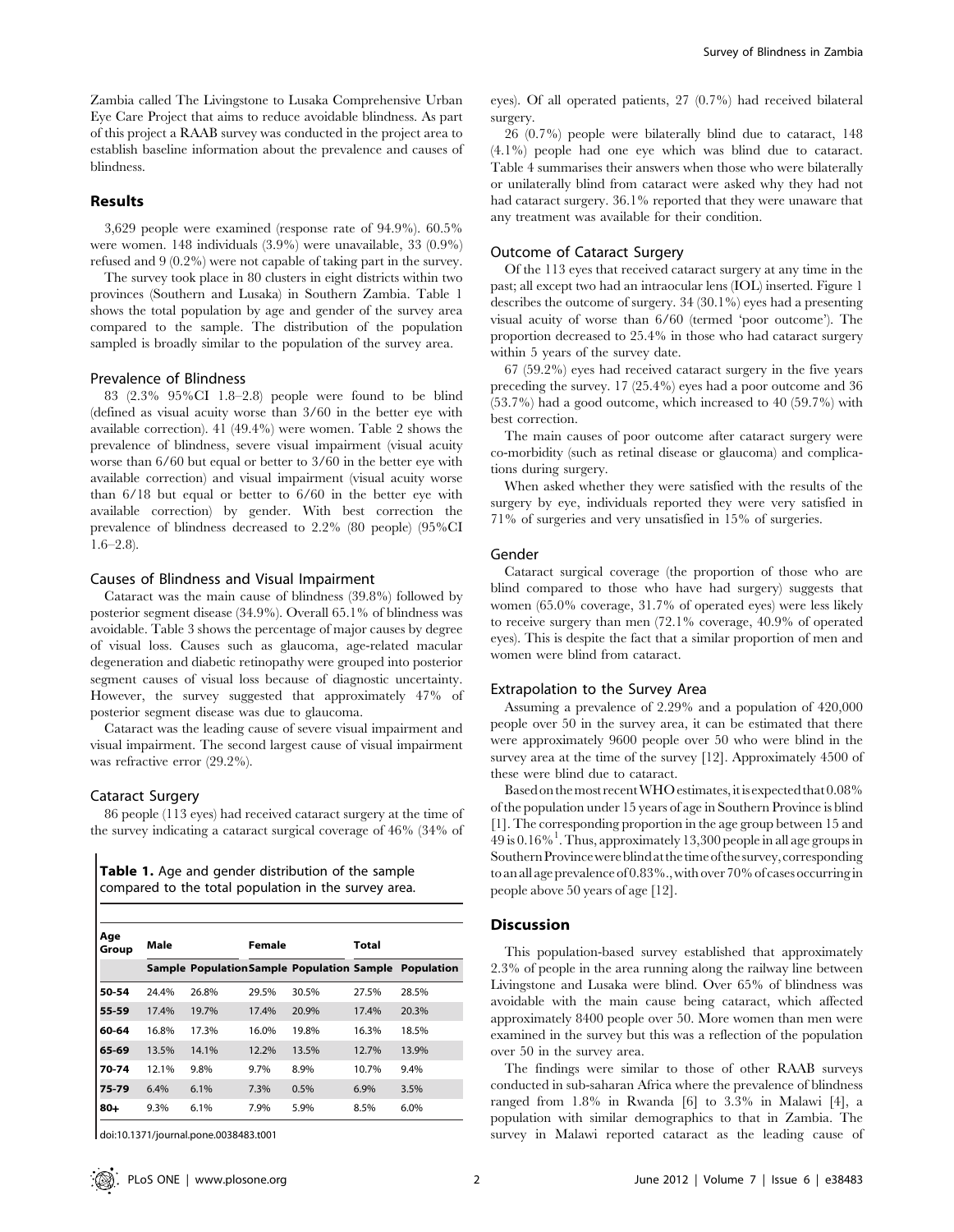Table 2. Prevalence of Visual Loss by Gender.

|                                                        | Male<br>$(n = 1, 434)$ |       | Female $(n = 2, 195)$ |       | Total<br>$(n = 3,629)$ |       |
|--------------------------------------------------------|------------------------|-------|-----------------------|-------|------------------------|-------|
| <b>Visual Acuity</b>                                   | $\mathbf n$            | $\%$  | n                     | $\%$  | $\mathbf n$            | $\%$  |
| Blind with best correction *                           | 39                     | 2.72  | 41                    | 1.87  | 80                     | 2.2   |
| Blind with available correction (presenting) $\dagger$ | 42                     | 2.93  | 41                    | 1.87  | 83                     | 2.29  |
| <b>Severe Visual Impairment (presenting)</b>           | 29                     | 2.02  | 34                    | 1.55  | 63                     | 1.74  |
| <b>Visual Impairment (presenting)</b>                  | 87                     | 6.07  | 166                   | 7.56  | 253                    | 6.97  |
| <b>Total</b>                                           | 158                    | 11.02 | 241                   | 10.98 | 399                    | 11.00 |

doi:10.1371/journal.pone.0038483.t002

blindness (48.2%). Posterior segment disease (reported as glaucoma) was found to be the second leading cause of blindness.

The survey in Malawi reported a very low number of cataract surgeries performed on women compared to this study. This was probably due to the predominantly rural location of the Malawi survey compared to the mixed urban-rural setting in this survey. However, the present survey also revealed a gender discrepancy between the proportion of men and women receiving cataract surgery in Zambia. Despite having a similar prevalence of cataract blindness, fewer women had received surgery than men. This difference has been found in different RAAB surveys[5–7,14] in sub-Saharan Africa and remains an important issue for providers of cataract surgery who need to ensure their services reach everyone affected by disease.

This survey also found a high proportion of people who were blind from posterior segment disease (34.9%). The diagnosis was grouped in this way because it was made using a direct ophthalmoscope without any other tests, such as intraocular pressure measurement or bio-microscopy. Results from the survey suggest that the majority of posterior segment disease was due to glaucoma. This suggests that, with increasing cataract surgical services and, as a consequence, fewer people with cataract, diseases like glaucoma are becoming more prevalent causes of blindness.

The outcome of cataract surgery was suboptimal for many individuals, with over 30% of surgeries having a poor outcome despite an IOL being inserted. If surgeries are restricted to the five years before the survey, then the proportion of poor outcome decreases to 24%; however this still means that nearly one in four people do not see better than 6/60 despite having surgery. The main causes of poor outcome were co-morbidity and surgical complications. These results are similar to previous studies in subsaharan Africa (including the survey in Malawi) and emphasise the importance of monitoring outcome and ongoing assessment of the quality of the services provided [4,7,15].

# Limitations of the Study

Precise, detailed examination was not possible as all diagnosis was made with a direct ophthalmoscope. This means that any posterior segment causes of visual loss should be interpreted with care. However, it was felt that the diagnosis was robust as agreement was tested prior to the survey beginning.

Care must be taken in interpreting the responses given by individuals to the question about why they had not had cataract surgery as this was not a rigorous qualitative assessment of the barriers to surgery and must only be used as a pointer to the main reasons why people did not take up surgery.

# Table 3. Degree and cause of presenting visual loss by person.

|                                  | <b>Blind</b>   |               | <b>SVI</b>     |              |             | VI             |             | <b>Total</b> |  |
|----------------------------------|----------------|---------------|----------------|--------------|-------------|----------------|-------------|--------------|--|
|                                  | n              | $\frac{9}{6}$ | n              | $\%$         | n           | $\frac{9}{6}$  | $\mathbf n$ | $\%$         |  |
| <b>Cataract</b>                  | 33             | 39.8          | 37             | 58.7         | 118         | 29.2           | 188         | 47.2         |  |
| <b>Posterior Segment*</b>        |                |               |                |              |             |                |             |              |  |
| Glaucoma                         | 25             | 30.1          | 8              | 12.7         | 4           | 1.6            | 37          | 9.3          |  |
| <b>Diabetic Retinopathy</b>      | $\mathbf{0}$   | $\mathbf{0}$  | $\mathbf{0}$   | $\mathbf{0}$ | 3           | 1.2            | 3           | 0.75         |  |
| Age-related Macular Degeneration | 2              | 2.4           | 2              | 3.2          | 10          | 4              | 14          | 3.5          |  |
| Other                            | 2              | 2.4           | $\overline{3}$ | 4.8          | 16          | 6.3            | 21          | 5.3          |  |
| <b>Total</b>                     | 29             | 34.9          | 13             | 20.6         | 33          | 13             | 75          | 18.8         |  |
| <b>Corneal Scarring</b>          | 12             | 14.5          | $\overline{7}$ | 11.1         | 22          | 8.7            | 41          | 10.3         |  |
| Phthysis                         | 5              | 6             | $\mathbf 0$    | 0            | $\mathbf 0$ | 0              | 5           | 1.3          |  |
| <b>Refractive Error</b>          | $\overline{2}$ | 2.4           | $\overline{4}$ | 6.3          | 74          | 29.2           | 80          | 20.1         |  |
| <b>Surgical Complications</b>    | 2              | 2.4           | 2              | 3.2          | 5           | $\overline{2}$ | 9           | 2.3          |  |
| <b>Total</b>                     | 83             | 100           | 63             | 100          | 252         | 100            | 398         | 100          |  |

\*Note: Posterior segment is presented overall and broken into component diseases.

doi:10.1371/journal.pone.0038483.t003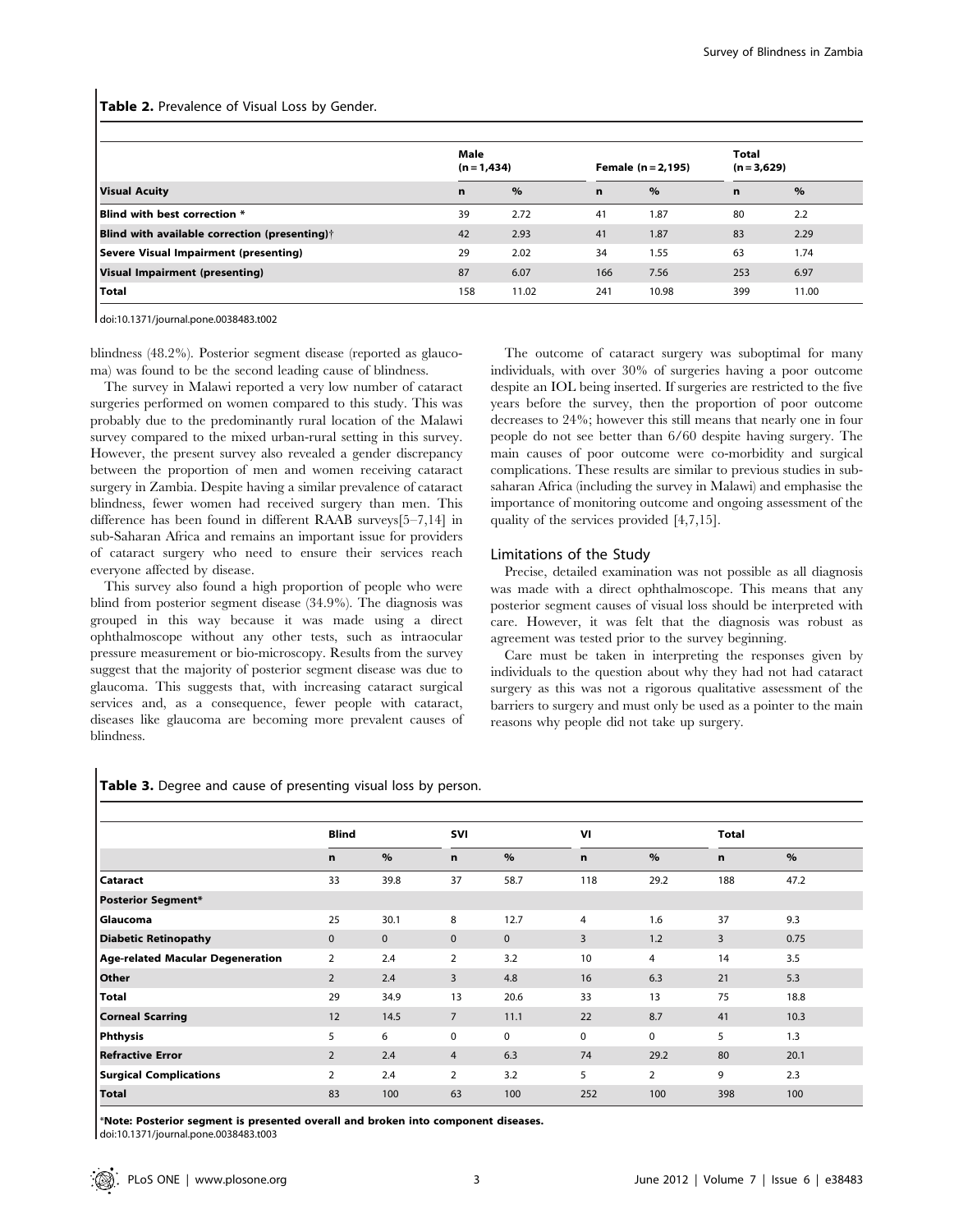Table 4. Reasons given for not having cataract surgery.

|                             | cataract       | <b>Bilaterally blind from</b> |                | Unilaterally blind from<br>cataract |                |      |
|-----------------------------|----------------|-------------------------------|----------------|-------------------------------------|----------------|------|
|                             | n              | $\%$                          | $\mathbf n$    | $\%$                                | n              | $\%$ |
| <b>Unaware of treatment</b> | 18             | 42.9                          | 87             | 34.9                                | 105            | 36.1 |
| Destiny/God's will          | $\overline{7}$ | 16.7                          | 38             | 15.3                                | 45             | 15.5 |
| How to get surgery          | $\overline{2}$ | 4.8                           | 33             | 13.3                                | 35             | 12.0 |
| <b>No services</b>          | $\overline{2}$ | 4.8                           | 29             | 11.6                                | 31             | 10.7 |
| <b>Wait for maturity</b>    | 3              | 7.1                           | 22             | 8.8                                 | 25             | 8.6  |
| No-one to accompany         | $\overline{4}$ | 9.5                           | 9              | 3.6                                 | 13             | 4.5  |
| <b>Cannot afford</b>        | $\overline{2}$ | 4.8                           | 9              | 3.6                                 | 11             | 3.8  |
| <b>Contra-indication</b>    | $\mathbf{0}$   | $\mathbf{0}$                  | 6              | 2.4                                 | 6              | 2.1  |
| One eye not blind           | $\mathbf 0$    | 0                             | 5              | $\overline{2}$                      | 5              | 1.7  |
| Old age: no need            | $\mathbf{1}$   | 2.4                           | 3              | 1.2                                 | $\overline{4}$ | 1.4  |
| Fear of operation           | $\overline{2}$ | 4.8                           | $\overline{2}$ | 0.8                                 | $\overline{4}$ | 1.4  |
| Fear of losing sight        | $\mathbf{0}$   | $\mathbf{0}$                  | $\overline{4}$ | 1.6                                 | $\overline{4}$ | 1.4  |
| No time                     |                | 2.4                           | 2              | 0.8                                 | 3              | 1.0  |
| <b>Total</b>                | 42             | 100                           | 249            | 100                                 | 291            | 100  |

doi:10.1371/journal.pone.0038483.t004

There was a marked discrepancy between the proportion of men and women examined in the survey. This reflects the population distribution of the country where there are a higher proportion of women than men over 50 years old and is similar to the situation in Malawi. However there was approximately equal representation between men and women who were blind. It is



Note: WHO Definition[13]: Good Outcome -VA≥6/18, Borderline Outcome -VA <6/18≥6/60, Poor Outcome -VA <6/60

Figure 1. Percentage of poor outcomes with and without IOL insertion following cataract surgery in Southern Zambia compared to the WHO recommendations.

doi:10.1371/journal.pone.0038483.g001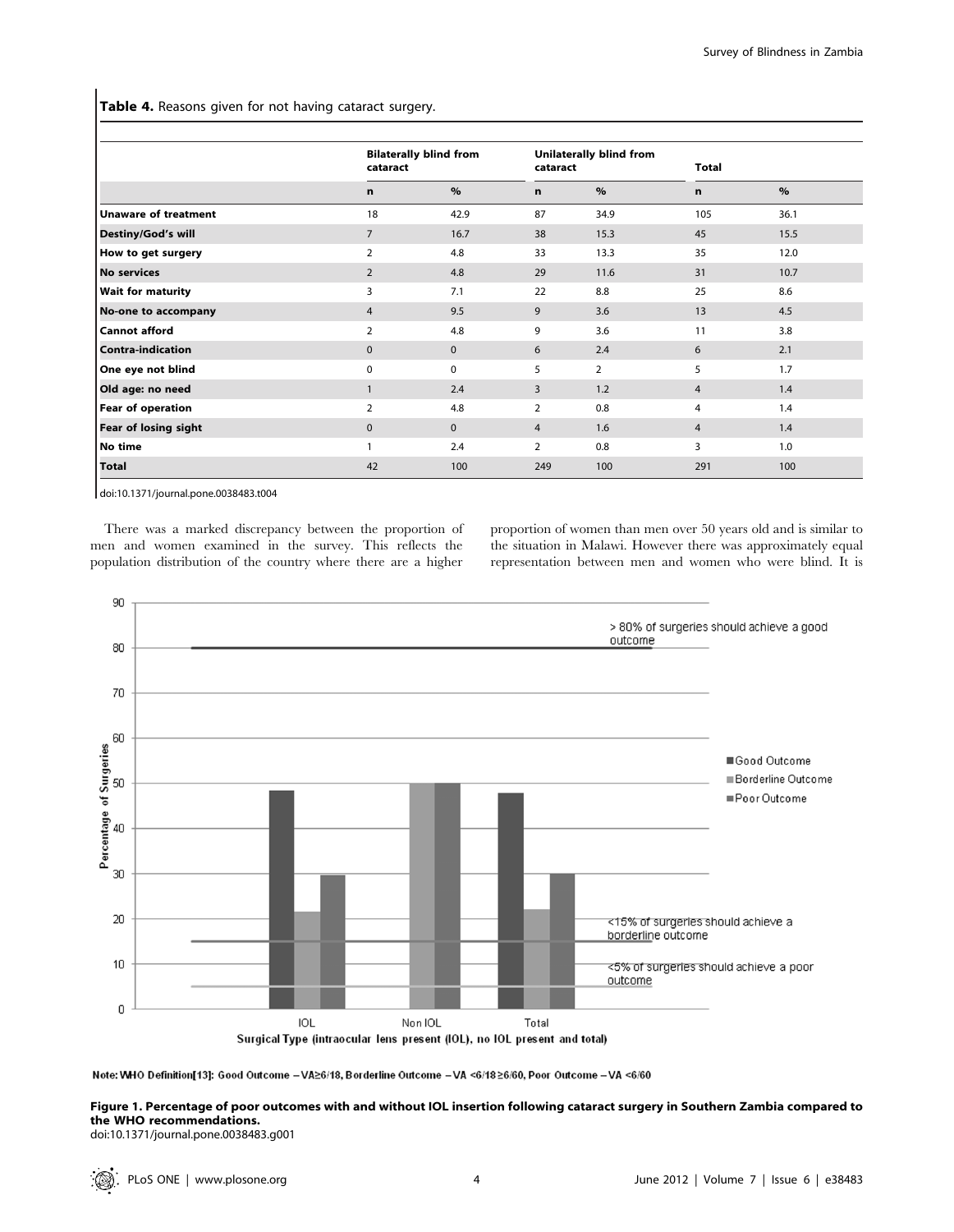possible that blind men were over-represented in the sample because they remain at home whereas normal sighted men are able to leave the house and work.

# Conclusion

Blindness in the survey area between Lusaka and Livingstone affects approximately 1 in 50 of the population over 50. Nearly half is due to cataract  $-$  a treatable cause of blindness. The results from the RAAB Survey in Zambia provide important information to allow service providers, government and non-governmental organisations to plan services and advocate for eye care.

### Methods

#### Ethical Approval

Ethical approval was granted by the Medical Research Ethics Committee of the University of Zambia.

# Timescale

The survey took place in June and July 2010.

#### Setting

The survey area runs between Livingstone and Lusaka along a railway line and covers a population of approximately 3 million people, 12% of whom are aged above 50 [12].

An up-to-date age-specific list of the population per village was established using records from Central Statistical Office of Zambia in each district. This was thought to be the most reliable source of population data and was used as the sampling frame.

#### Sample Size Calculation

The sample size was calculated using an estimated prevalence of 4%, with a variation of 20%, a non-compliance of 10%, a design effect of 1.5 and a 95% confidence limit. This was based on previous RAAB surveys in sub-Saharan Africa[4–6]. This gave a sample size of 3,830 people over the age of 50.

The sample size meant that 80 clusters (villages) were selected for the survey.

#### Teams

Four teams were trained to conduct the survey. Each team consisted of an ophthalmologist or senior ophthalmic nurse and an assistant, either an ophthalmic clinical officer or an ophthalmic nurse.

#### **Training**

Teams received one weeks training from an accredited RAAB trainer (RL) before starting the survey. Agreement between teams was assessed using a formal test where each team examined the same patient, assessing visual acuity and lens examination, and cause of any visual loss and reported their findings. Kappa was calculated and each team had to achieve at least 0.70 before the survey could commence.

## Selecting the Sample

There was a two stage sample selection. The first stage involved selecting villages from the sampling frame using probability proportional to size. The second stage consisted of dividing the village into segments of approximately 50 people over the age of 50. The segment of the village to be surveyed was selected using simple random sampling.

Each team moved from house to house in the selected segment. In each house every eligible person over the age of 50 was enumerated even if they were absent from the house. Eligibility was defined as residing in the house for more than 6 months in the previous twelve months, and sleeping in the house either the preceding or following nights. 50 people over the age of 50 were examined in each segment. If fewer than 50 people over the age of 50 were resident in the segment then a second segment from the cluster was selected by random and the survey continued until 50 people were found. Data collection lasted for six weeks.

If an eligible person was absent from the house at the time the survey team visited, then every effort was made to find and examine the individual. This included returning to the house at a later time, seeking the individual in another location or asking the individual to find the team when able. If it was not possible to examine the individual, family and friends were asked whether the person was blind.

Individuals who were eligible but for some reason unable to be examined (e.g. learning disabled) were recorded as unable to take part in the survey.

#### Examination

Verbal consent was taken from each participant prior to any examination after a complete explanation of the study.

Each eligible individual had a visual acuity assessment using an illiterate tumbling E chart at six metres. Each eye was examined separately and the individual had to correctly identify four out of five characters on the E chart to achieve a specific category of visual acuity. 'Presenting' visual acuity assessment was conducted with their own distance spectacles if used. A pinhole visual acuity (termed 'corrected' visual acuity) assessment was conducted on all eyes that failed to see 6/18. Every individual then had an ocular examination using a direct ophthalmoscope and/or torch this included a lens assessment with the following categories; no/ minimal lens opacity, significant lens opacity, pseudophakia with/ without PCO or aphakia.Individuals whose visual acuity in either eye was worse than 6/18 with pinhole, then received, where appropriate, a dilated ocular examination by the ophthalmologist using a direct ophthalmoscope to determine the cause(s) of visual impairment.

## Data Collection

Data was collected using a standard proforma. This included information on visual acuity, the status of the lens and the causes of any visual loss. Causes of visual loss (worse than 6/18) were described for each eye and a main cause described for the person. The main cause of visual loss was determined by the ease of treatment, as specified by the WHO [13]. Hence, refractive error is easier to treat than cataract, so if an individual had both refractive error and cataract their main cause of visual loss would be refractive error. Blindness, severe visual impairment and visual impairment were defined according to the WHO categorization [13].

Information was also collected about any cataract surgery that had occurred or, for those with cataract, why cataract surgery had not taken place.

#### Data Entry

Data was double entered into software developed for RAAB surveys. This allows automated entry cleaning and checking.

#### Data Analysis

The RAAB software automatically produces reports on the results of the survey. This was supplemented by further analysis in Stata.